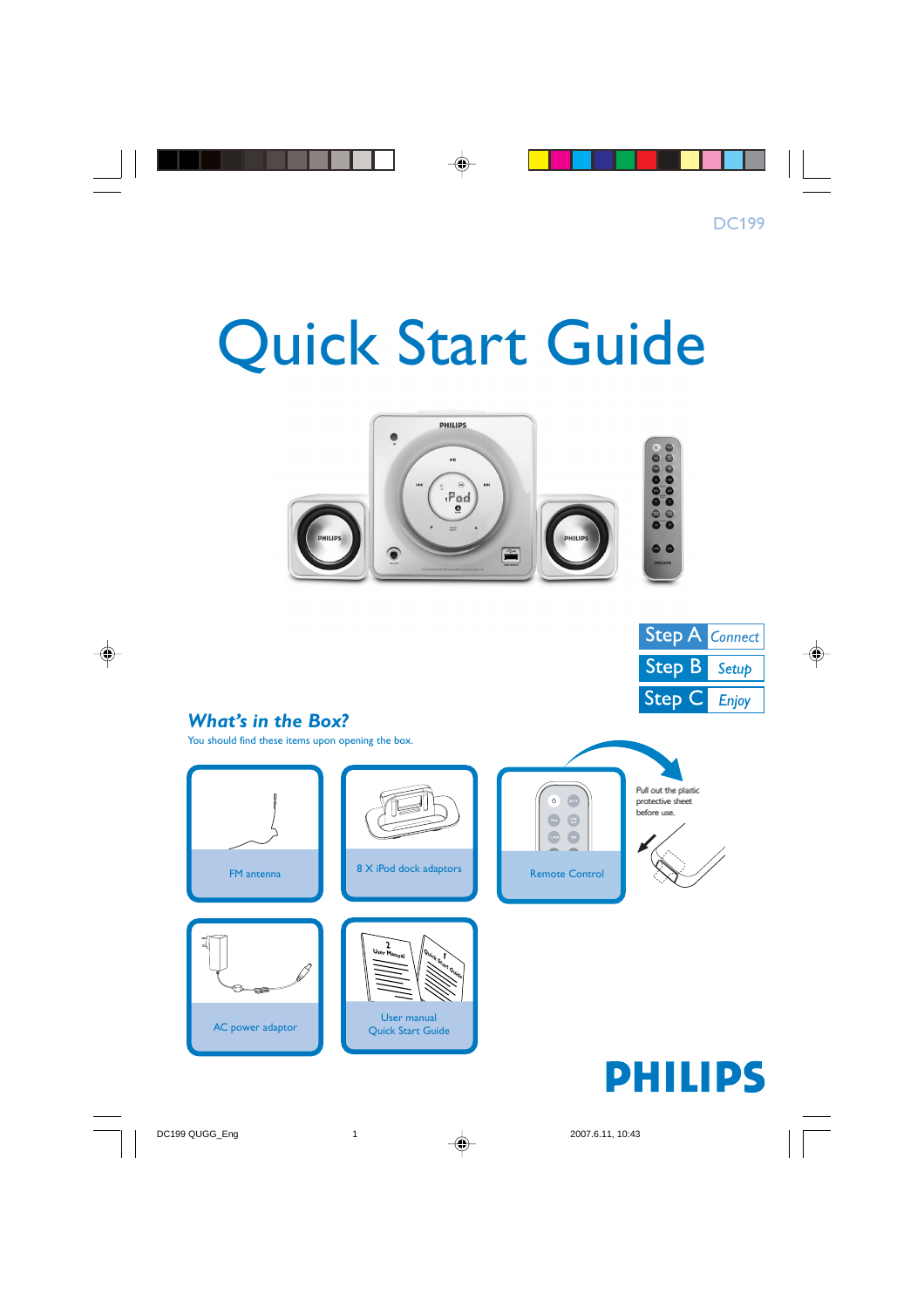





#### *Setting the clock*  $\begin{matrix} \sum \\ \sum \end{matrix}$ 1 In standby mode, press **PROG/CLOCK** for more than two seconds.  $\rightarrow$  The clock digits flash. PROG/<br>CLOCK 2 Press **ALBUM/PRESET**  $\triangle$ / $\triangledown$  to set the minutes. ALBUM/ **PRESET**  $\bigtriangledown$ △ 3 Press  $\left|\left|\left|\right|\right|\right|$  to set the hours.  $\overline{4}$ SLEEP Press **PROG/CLOCK** to confirm the time. **PHILIPS**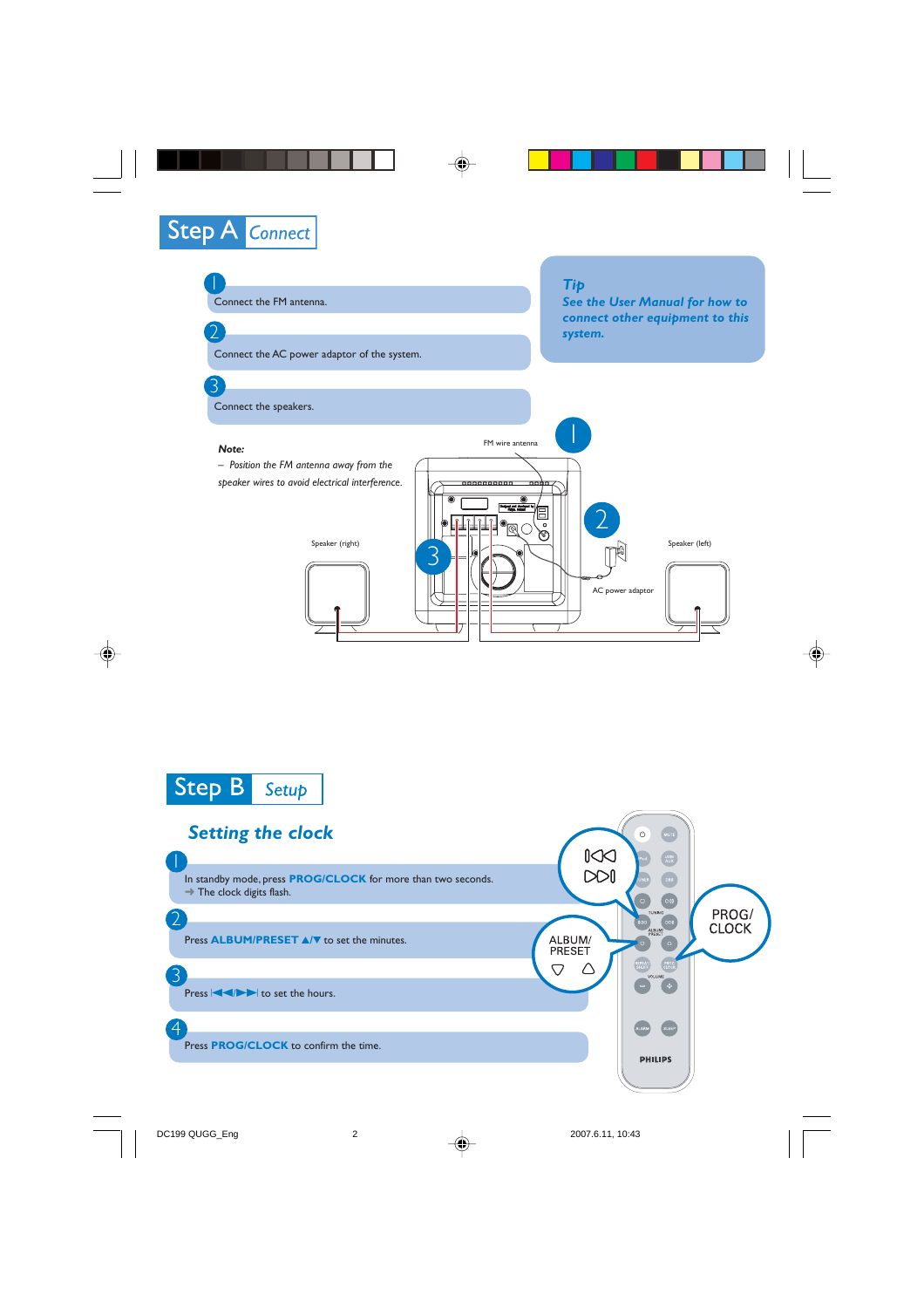

## *Playing a USB mass storage device*

With the system, you can use USB flash memory (USB 2.0 or USB1.1), USB flash players (USB 2.0 or USB1.1)**,** memory cards (requires an additional card reader to work with this system).

Insert the USB device's USB plug into the socket  $\leftrightarrow$  on the set.

Press **USB/AUX** once or more to select **USB**.

Play the USB's audio files.

 $\overline{\mathsf{I}}$ 

2

3



## *Programming and tuning to radio stations*